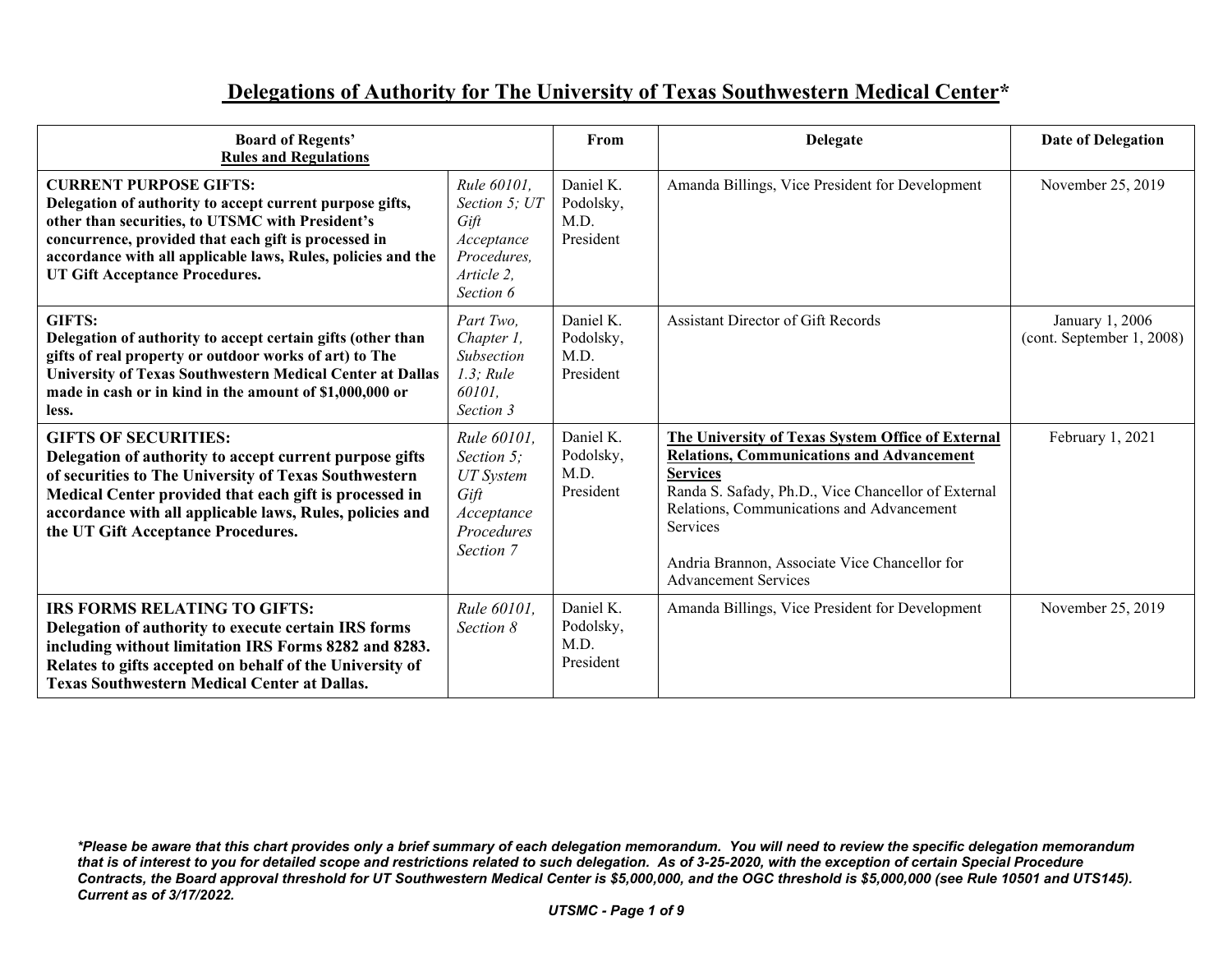| <b>Board of Regents'</b><br><b>Rules and Regulations</b>                                                                                                                                                                                                                                                                                                                                                                                                                                                                                                                                                                                                               |                                         | From                                        | <b>Delegate</b>                                                     | <b>Date of Delegation</b>                       |
|------------------------------------------------------------------------------------------------------------------------------------------------------------------------------------------------------------------------------------------------------------------------------------------------------------------------------------------------------------------------------------------------------------------------------------------------------------------------------------------------------------------------------------------------------------------------------------------------------------------------------------------------------------------------|-----------------------------------------|---------------------------------------------|---------------------------------------------------------------------|-------------------------------------------------|
| <b>IRS FORMS RELATING TO GIFTS:</b><br>Delegation of authority to execute certain IRS forms<br>including without limitation IRS Forms 8282 and 8283.<br>Relates to gifts accepted on behalf of the University of<br><b>Texas Southwestern Medical Center at Dallas.</b>                                                                                                                                                                                                                                                                                                                                                                                                | Rule 60101,<br>Section 2 and<br>6       | Daniel K.<br>Podolsky,<br>M.D.<br>President | Assistant Director of Gift Records                                  | June 15, 2005<br>(cont. September 1, 2008)      |
| <b>BANKING:</b><br>Delegation of authority to execute and deliver contracts for<br>banking services.                                                                                                                                                                                                                                                                                                                                                                                                                                                                                                                                                                   | Rule 10501;<br>UTS166;<br><b>UTS167</b> | Daniel K.<br>Podolsky,<br>M.D.<br>President | Michael Serber, Vice President for Finance                          | November 25, 2019<br>(eff. December $1, 2019$ ) |
| <b>BANKING:</b><br>Delegation of authority to execute and deliver contracts for<br>banking services.                                                                                                                                                                                                                                                                                                                                                                                                                                                                                                                                                                   | Rule 22201,<br>Section 5.1              | Daniel K.<br>Podolsky,<br>M.D.<br>President | Shawn Cohenour, Director, Office of Contracts<br>Management         | June 15, 2005<br>(cont. September 1, 2008)      |
| NEW MAJOR CONSTRUCTION AND REPAIR AND<br><b>REHABILITATION CONSTRUCTION PROJECTS:</b><br>Delegation of authority to take the following contractual<br>actions related to construction of Major Projects as<br>defined by Regents' Rule 80301:<br>(1) appoint architects and engineers; approve plans and<br>construction documents;<br>(2) execute and deliver contracts and agreements with<br>construction contractors, architects, engineers, and related<br>professional service providers; and<br>(3) approve the construction contractor's or construction<br>manager's estimates, guaranteed maximum price or<br>stipulated sum proposals, and other documents. | Rule 80301:<br><i>Rule</i> 10501        | Daniel K.<br>Podolsky,<br>M.D.<br>President | Michael Serber, Vice President for Finance and<br>Institutional CFO | August 1, 2021                                  |

*<sup>\*</sup>Please be aware that this chart provides only a brief summary of each delegation memorandum. You will need to review the specific delegation memorandum that is of interest to you for detailed scope and restrictions related to such delegation. As of 3-25-2020, with the exception of certain Special Procedure Contracts, the Board approval threshold for UT Southwestern Medical Center is \$5,000,000, and the OGC threshold is \$5,000,000 (see Rule 10501 and UTS145). Current as of 3/17/2022.*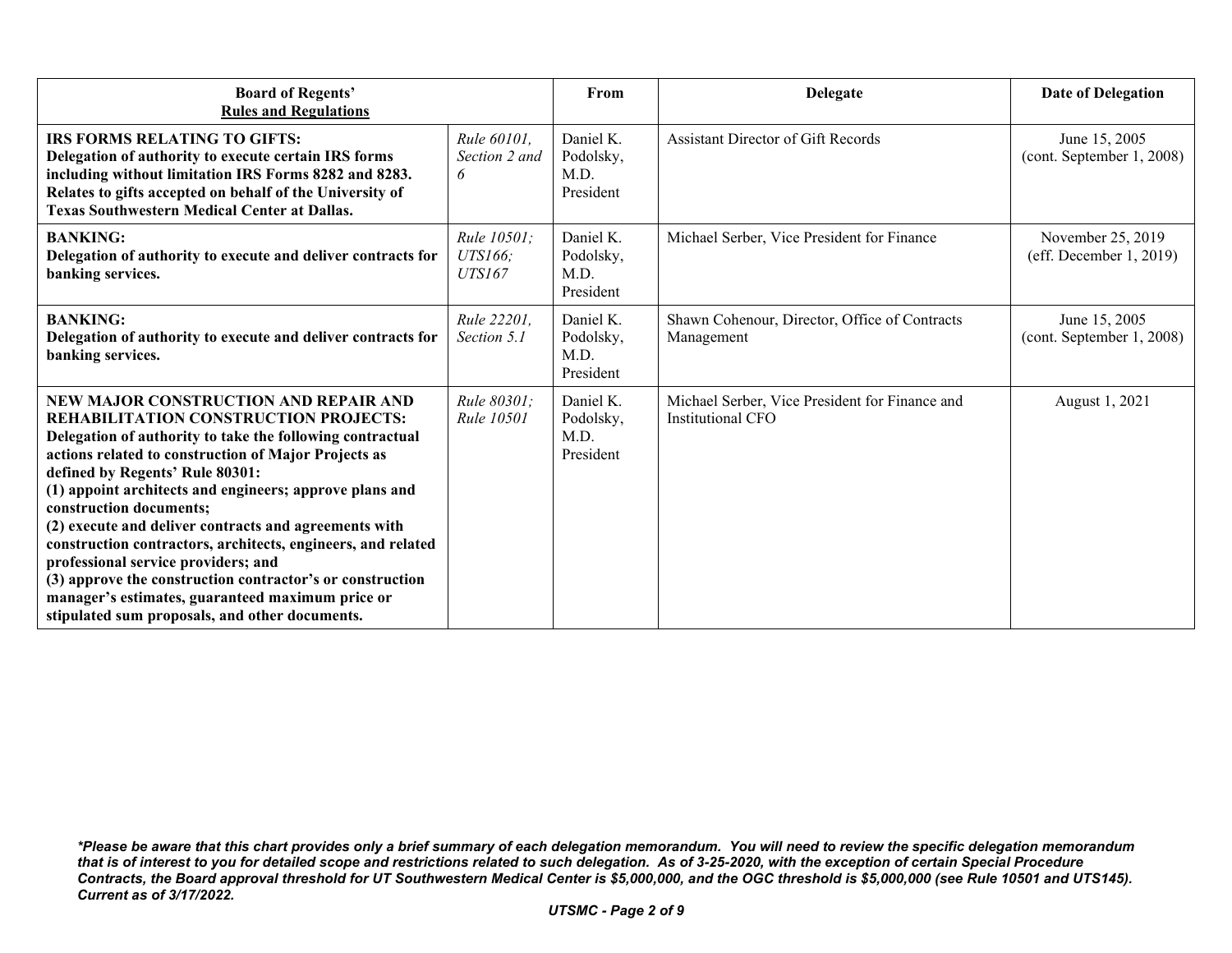| <b>Board of Regents'</b><br><b>Rules and Regulations</b>                                                                                                                                                                                                                                                                                                                                                                                                                                                                                                                                                                               |            | From                                        | <b>Delegate</b>                                                                                                          | <b>Date of Delegation</b>                    |
|----------------------------------------------------------------------------------------------------------------------------------------------------------------------------------------------------------------------------------------------------------------------------------------------------------------------------------------------------------------------------------------------------------------------------------------------------------------------------------------------------------------------------------------------------------------------------------------------------------------------------------------|------------|---------------------------------------------|--------------------------------------------------------------------------------------------------------------------------|----------------------------------------------|
| NEW MINOR CONSTRUCTION PROJECTS AND<br><b>MINOR REPAIR AND REHABILITATION</b><br><b>CONSTRUCTION PROJECTS:</b><br>Delegation of authority to (1) appoint architects; approve<br>plans and construction documents; and execute and<br>deliver related contracts, agreements, guaranteed<br>maximum price or stipulated sum proposals, and other<br>documents; and (2) execute and deliver contracts and<br>agreements with architects, engineers, and other<br>professional service providers, for all new minor<br>construction projects and minor repair and rehabilitation<br>projects with an anticipated value under \$10,000,000. | Rule 80403 | Daniel K.<br>Podolsky,<br>M.D.<br>President | Anticipated Value Under \$10,000,000<br>Michael Serber, Vice President for Finance and<br>Institutional CFO              | August 1, 2021                               |
| NEW MINOR CONSTRUCTION PROJECTS AND<br>MINOR REPAIR AND REHABILITATION<br><b>CONSTRUCTION PROJECTS:</b><br>Delegation of authority to (1) appoint architects; approve<br>plans and construction documents; and execute and<br>deliver related contracts, agreements, guaranteed<br>maximum price or stipulated sum proposals, and other<br>documents; and (2) execute and deliver contracts and<br>agreements with architects, engineers, and other<br>professional service providers, for all new minor<br>construction projects and minor repair and rehabilitation<br>projects with an anticipated value under \$1,000,000.         | Rule 80403 | Daniel K.<br>Podolsky,<br>M.D.<br>President | <b>Anticipated Value Under \$1,000,000</b><br>Charles Cobb, MBA, Associate Vice President for<br>Supply Chain Management | November 25, 2019<br>(eff. December 1, 2019) |
| <b>NEW MINOR CONSTRUCTION PROJECTS AND</b><br>MINOR REPAIR AND REHABILITATION<br><b>CONSTRUCTION PROJECTS:</b><br>Delegation of authority to: (1) appoint architects; approve<br>plans and construction documents; and execute and<br>deliver related contracts, agreements, guaranteed<br>maximum price or stipulated sum proposals, and other<br>documents; and (2) execute and deliver contracts and<br>agreements with architects, engineers, and other<br>professional service providers, for all new minor<br>construction projects and minor repair and rehabilitation<br>projects with an anticipated value under \$500,000.   | Rule 80403 | Daniel K.<br>Podolsky,<br>M.D.<br>President | <b>Anticipated Value Under \$500,000</b><br>Shawn Cohenour, Director, Contracts Management                               | November 25, 2019<br>(eff. December 1, 2019) |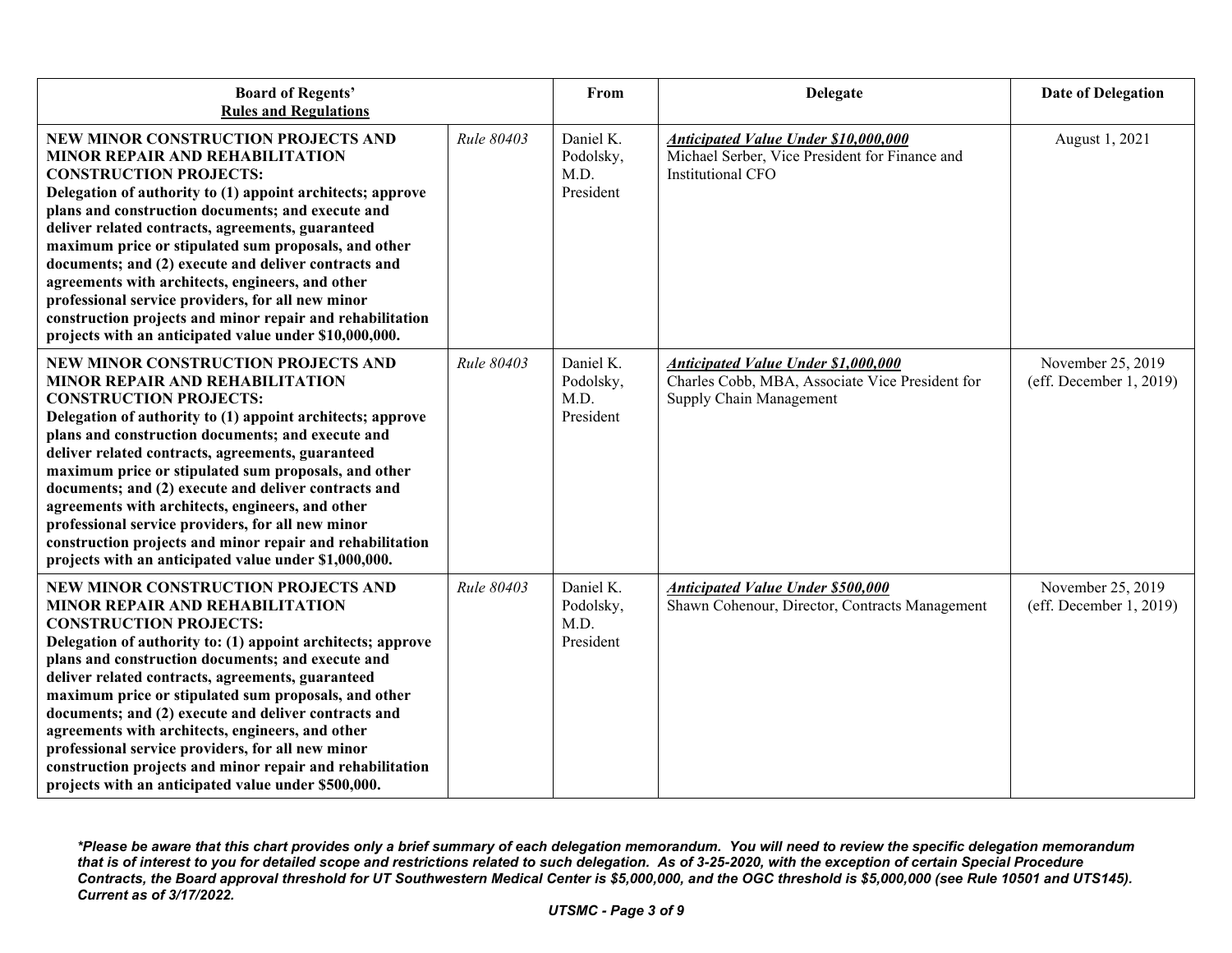| <b>Board of Regents'</b><br><b>Rules and Regulations</b>                                                                                                                                                                                                                                            |                          | From                                        | <b>Delegate</b>                                                                                      | <b>Date of Delegation</b>                    |
|-----------------------------------------------------------------------------------------------------------------------------------------------------------------------------------------------------------------------------------------------------------------------------------------------------|--------------------------|---------------------------------------------|------------------------------------------------------------------------------------------------------|----------------------------------------------|
| <b>SPACE LEASE:</b><br>Delegation of authority relating to execute and deliver<br>space lease agreements, for the purpose of leasing space for<br>use by the institution for institutional purposes. Any space<br>lease agreements exceeding \$5,000,000 will require<br>concurrence with President | Rule 10501               | Daniel K.<br>Podolsky,<br>M.D.<br>President | Michael Serber, Vice President for Finance and<br>Institutional CFO                                  | August 1, 2021                               |
| <b>PURCHASE ORDERS:</b><br>Delegation of authority to execute and deliver purchase<br>orders for routine purchases of equipment, supplies, goods,<br>and services.                                                                                                                                  | Rule 10501               | Daniel K.<br>Podolsky,<br>M.D.<br>President | <b>Purchases up to \$100,000</b><br>Kelly Gonzalez, Assistant Vice President for Library<br>Services | September 25, 2015                           |
| <b>PURCHASE ORDERS - PURCHASING OFFICE:</b><br>Delegation of authority to execute and deliver purchase<br>orders for routine purchases of equipment, supplies, goods,<br>and services.                                                                                                              | Rule 10501               | Daniel K.<br>Podolsky,<br>M.D.<br>President | Purchases up to \$15,000<br>Procurement Assistant, Purchasing Office                                 | April 18, 2016                               |
| <b>PURCHASE ORDERS - ANIMAL RESOURCES</b><br><b>CENTER:</b><br>Delegation of authority to execute and deliver purchase<br>orders for routine purchase of equipment, supplies, goods,<br>and services solely for the Animal Resources Center.                                                        | Rule 10501               | Daniel K.<br>Podolsky,<br>M.D.<br>President | Not to Exceed \$15,000<br>Procurement Assistant, Animal Resources Center                             | November 25, 2019<br>(eff. December 1, 2019) |
| <b>PURCHASE ORDERS - LIBRARY PURCHASES:</b><br>Delegation of authority to execute and deliver purchase<br>orders for routine purchases of equipment, supplies, goods,<br>and services.                                                                                                              | Rule 10501.<br>Section 5 | Daniel K.<br>Podolsky,<br>M.D.<br>President | Purchases up to \$50,000<br>Mori Lou Higa, Library Services                                          | June 15, 2005<br>(cont. September 1, 2008)   |
| <b>CONTRACTS:</b><br>Delegation of authority to execute and deliver contracts of<br>any kind or nature, including but not limited to contracts<br>for the purchase of equipment, supplies, goods, and<br>services.                                                                                  | Rule 10501.<br>Section 5 | Daniel K.<br>Podolsky,<br>M.D.<br>President | Shawn Cohenour, Director, Office of<br><b>Contracts Management</b>                                   | June 15, 2005<br>(cont. September 1, 2008)   |
| <b>CONTRACTS AND PURCHASE ORDERS:</b><br>Delegation of authority to execute and deliver contracts of<br>any kind or nature, including contracts and/or purchase<br>orders for the purchase of equipment, supplies, goods, and<br>services.                                                          | Rule 10501               | Daniel K.<br>Podolsky,<br>M.D.<br>President | Michael Serber, Vice President for Finance and<br><b>Institutional CFO</b>                           | August 1, 2021                               |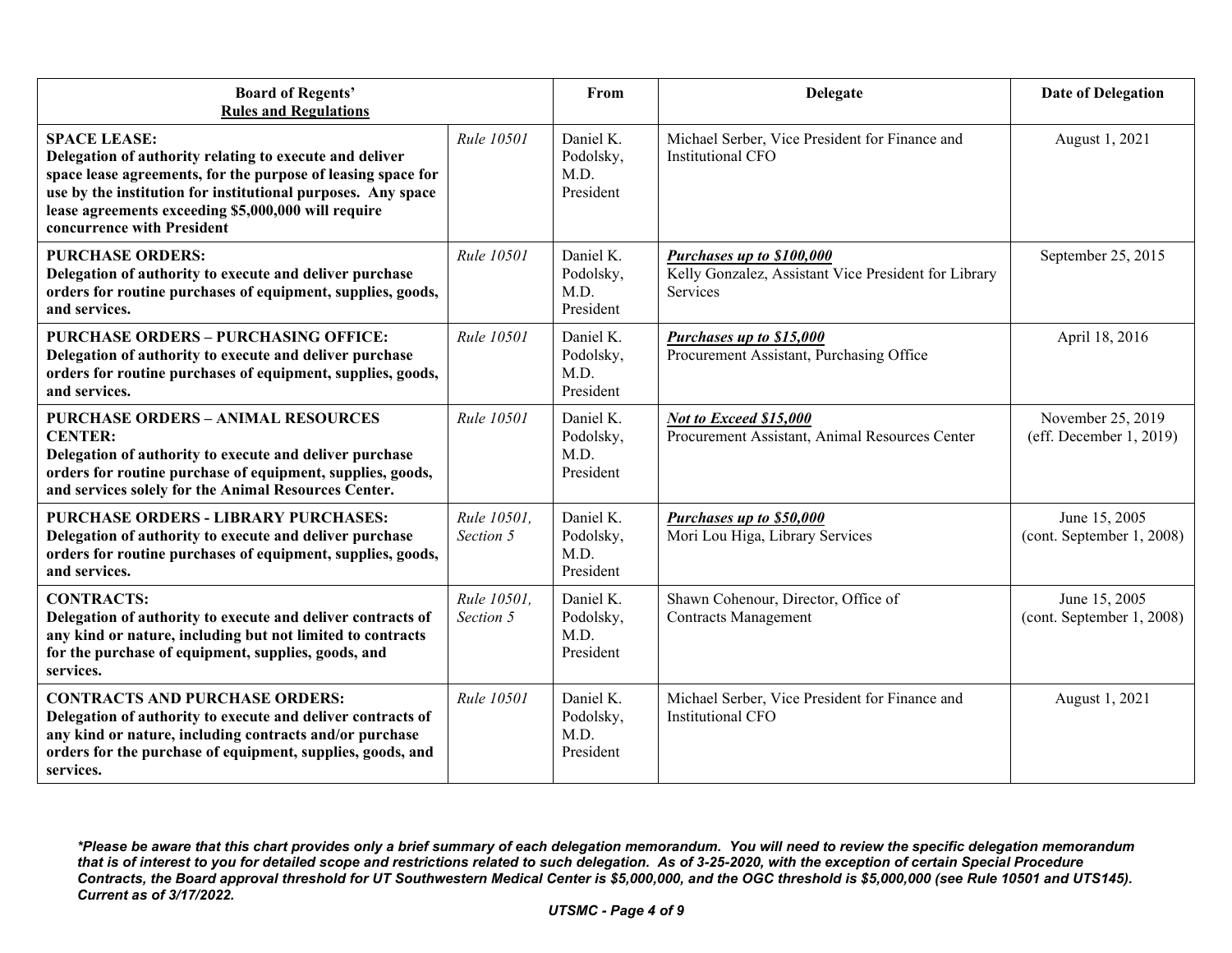| <b>Board of Regents'</b><br><b>Rules and Regulations</b>                                                                                                                                                                                               |                          | From                                        | <b>Delegate</b>                                                                                         | <b>Date of Delegation</b>                     |
|--------------------------------------------------------------------------------------------------------------------------------------------------------------------------------------------------------------------------------------------------------|--------------------------|---------------------------------------------|---------------------------------------------------------------------------------------------------------|-----------------------------------------------|
| <b>CONTRACTS AND PURCHASE ORDERS:</b><br>Delegation of authority to execute and deliver procurement<br>contracts of any kind or nature, including contracts and/or<br>purchase orders for the purchase of equipment, supplies,<br>goods, and services. | Rule 10501               | Daniel K.<br>Podolsky,<br>M.D.<br>President | Not to Exceed \$1,000,000<br>Charles Cobb, MBA, Associate Vice President,<br>Supply Chain Management    | November 25, 2019<br>(eff. December 1, 2019)  |
| <b>CONTRACTS AND PURCHASE ORDERS:</b><br>Delegation of authority to execute and deliver procurement<br>contracts of any kind or nature, including contracts and/or<br>purchase orders for the purchase of equipment, supplies,<br>goods, and services. | Rule 10501               | Daniel K.<br>Podolsky,<br>M.D.<br>President | Not to Exceed \$500,000<br>Sourcing, Contracting and Purchasing Directors in<br>Supply Chain Management | November 25, 2019                             |
| <b>CONTRACTS AND PURCHASE ORDERS:</b><br>Delegation of authority to execute and deliver procurement<br>contracts and purchase orders for the routine purchase of<br>equipment, supplies, goods, and services.                                          | Rule 10501               | Daniel K.<br>Podolsky,<br>M.D.<br>President | <b>Not to Exceed \$100,000</b><br>Each Purchasing Specialist in Purchasing                              | October 6, 2020                               |
| <b>CONTRACTS AND PURCHASE ORDERS:</b><br>Delegation of authority to execute and deliver procurement<br>contracts and purchase orders for the routine purchase of<br>equipment, supplies, goods, and services.                                          | Rule 10501               | Daniel K.<br>Podolsky,<br>M.D.<br>President | Not to Exceed \$100,000<br>Each Sr. Buyer in Purchasing                                                 | November 25, 2019<br>(eff. December 1, 2019)  |
| <b>CONTRACTS AND PURCHASE ORDERS:</b><br>Delegation of authority to execute and deliver procurement<br>contracts of any kind or nature, including contracts and/or<br>purchase orders for the purchase of equipment, supplies,<br>goods, and services. | Rule 10501               | Daniel K.<br>Podolsky,<br>M.D.<br>President | Not to Exceed \$50,000<br>All Buyers in Supply Chain Management                                         | December 1, 2019                              |
| <b>CONTRACTS - REVENUE GENERATING AND NO</b><br><b>COST CONTRACTS:</b><br>Delegation of authority to execute and deliver revenue<br>generating contracts of any kind or nature, up to a value<br>not to exceed \$500,000, and no cost contracts.       | Rule 10501               | Daniel K.<br>Podolsky,<br>M.D.<br>President | Value Not to Exceed \$500,000<br>Shawn Cohenour, Director of Contracts Management                       | November 25, 2019                             |
| <b>CONTRACTS - LEASE OF STUDENT HOUSING:</b><br>Delegation of authority to execute and deliver contracts for<br>student housing.                                                                                                                       | Rule 10501,<br>Section 5 | Daniel K.<br>Podolsky,<br>M.D.<br>President | Michael Serber, Assistant Vice President, Office of<br><b>Financial Planning</b>                        | February 1, 2008<br>(cont. September 1, 2008) |

*<sup>\*</sup>Please be aware that this chart provides only a brief summary of each delegation memorandum. You will need to review the specific delegation memorandum that is of interest to you for detailed scope and restrictions related to such delegation. As of 3-25-2020, with the exception of certain Special Procedure Contracts, the Board approval threshold for UT Southwestern Medical Center is \$5,000,000, and the OGC threshold is \$5,000,000 (see Rule 10501 and UTS145). Current as of 3/17/2022.*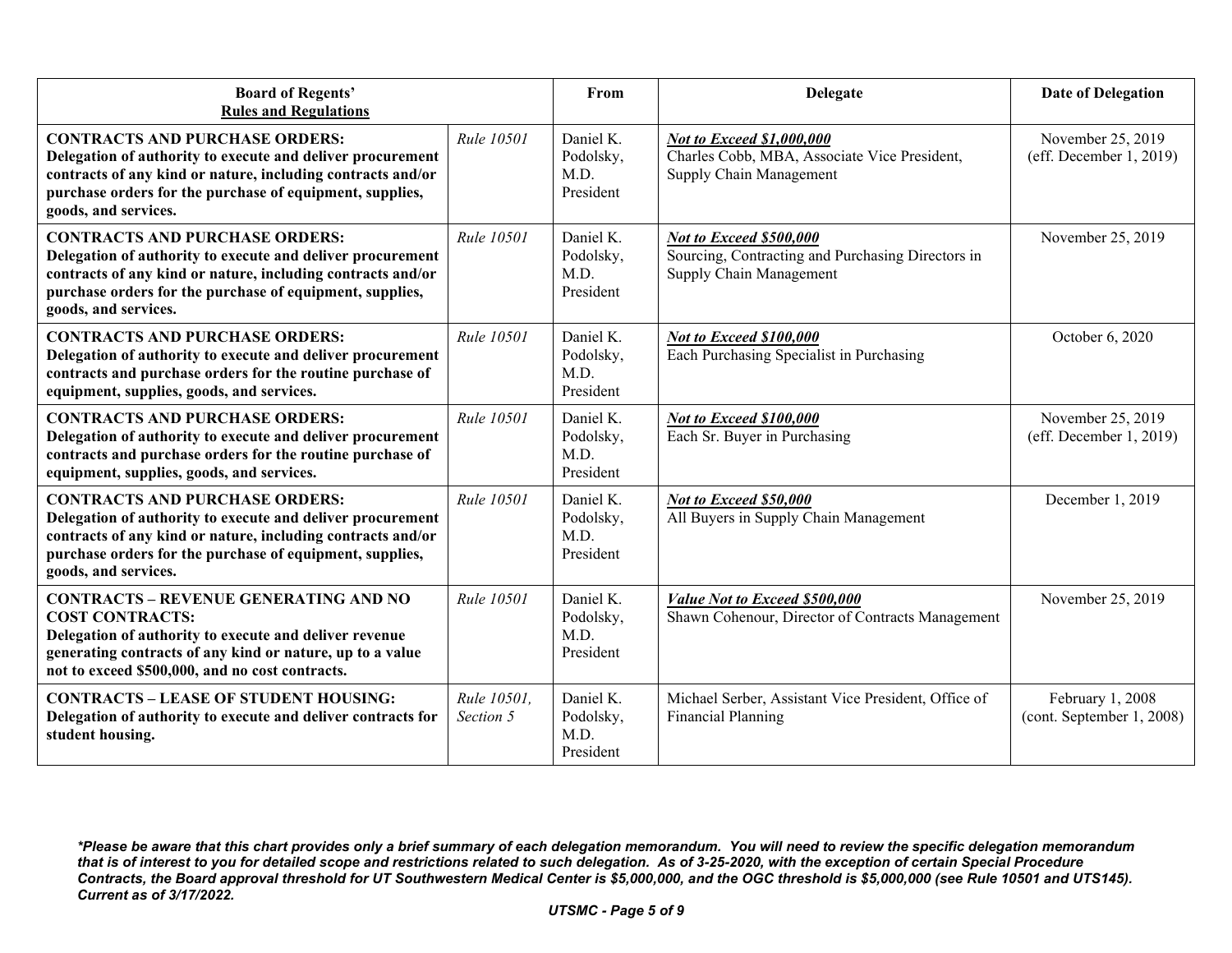| <b>Board of Regents'</b><br><b>Rules and Regulations</b>                                                                                                                                                                                                                                                                                                                                                                  |                            | From                                        | <b>Delegate</b>                                                                                | <b>Date of Delegation</b>                       |
|---------------------------------------------------------------------------------------------------------------------------------------------------------------------------------------------------------------------------------------------------------------------------------------------------------------------------------------------------------------------------------------------------------------------------|----------------------------|---------------------------------------------|------------------------------------------------------------------------------------------------|-------------------------------------------------|
| <b>INTERAGENCY CONTRACTS WITH U.T.</b><br><b>INSTITUTIONS:</b><br>Delegation of authority to deliver contracts or agreement<br>with U.T. System Administration or between or among<br>U.T. institutions for resources or services.                                                                                                                                                                                        | Rule 10501,<br>Section 5.3 | Daniel K.<br>Podolsky,<br>M.D.<br>President | Shawn Cohenour, Director, Office of<br><b>Contracts Management</b>                             | June 15, 2005<br>(cont. September 1, 2008)      |
| <b>AFFILIATION AGREEMENTS, PROGRAM</b><br><b>AGREEMENTS, GRADUATE MEDICAL EDUCATION</b><br><b>AGREEMENTS, AND LETTER AGREEMENTS FOR</b><br><b>EDUCATIONAL EXPERIENCE:</b><br>Delegation of authority to execute and deliver affiliation<br>agreements and program agreements.                                                                                                                                             | Rule 10501                 | Daniel K.<br>Podolsky,<br>M.D.<br>President | W. P. Andrew Lee, M.D., Executive Vice President<br>for Academic Affairs and Provost           | August 1, 2021                                  |
| <b>AFFILIATION AGREEMENTS, PROGRAM</b><br><b>AGREEMENTS, GRADUATE MEDICAL EDUCATION</b><br><b>AGREEMENTS, AND LETTER AGREEMENTS FOR</b><br><b>EDUCATIONAL EXPERIENCE:</b><br>Delegation of authority to execute and deliver affiliation<br>agreements AND program agreements.                                                                                                                                             | Rule 10501                 | Daniel K.<br>Podolsky,<br>M.D.<br>President | Charles M. Ginsburg, M.D., Vice Provost and Sr.<br>Associate Dean, Southwestern Medical School | November 25, 2019<br>(eff. December $1, 2019$ ) |
| PAYOR CONTRACTS AND MEDICARE/MEDICAID<br><b>CERTIFICATIONS:</b><br>Delegation of authority to execute and deliver payor<br>contracts and Medicare/Medicaid Certifications.                                                                                                                                                                                                                                                | Rule 10501                 | Daniel K.<br>Podolsky,<br>M.D.<br>President | John Warner, M.D., MBA, Executive Vice President<br>for Health System Affairs                  | November 25, 2019<br>(eff. December 1, 2019)    |
| MEDICARE/MEDICAID CERTIFICATIONS:<br>Delegation of authority to execute and deliver<br><b>Medicare/Medicaid Certifications.</b>                                                                                                                                                                                                                                                                                           | Rule 10501                 | Daniel K.<br>Podolsky,<br>M.D.<br>President | Mack Mitchell, M.D., Interim Executive Vice<br>President for Health System Affairs             | September 6, 2017                               |
| SPONSORED RESEARCH; RESEARCH CONTRACTS<br>& CONSORTIUM AGREEMENTS; CONFIDENTIAL<br>DISCLOSURE AGREEMENTS; CLINICAL TRIAL<br><b>AGREEMENTS:</b><br>Delegation of authority to execute and deliver state, federal<br>and other contracts or proposals for sponsored research,<br>research contracts & consortium agreements, confidential<br>disclosure agreements and clinical trials contracts on<br>behalf of the Board. | Rule 10501                 | Daniel K.<br>Podolsky,<br>M.D.<br>President | Michael Serber, Vice President for Finance and<br><b>Institutional CFO</b>                     | August 1, 2021                                  |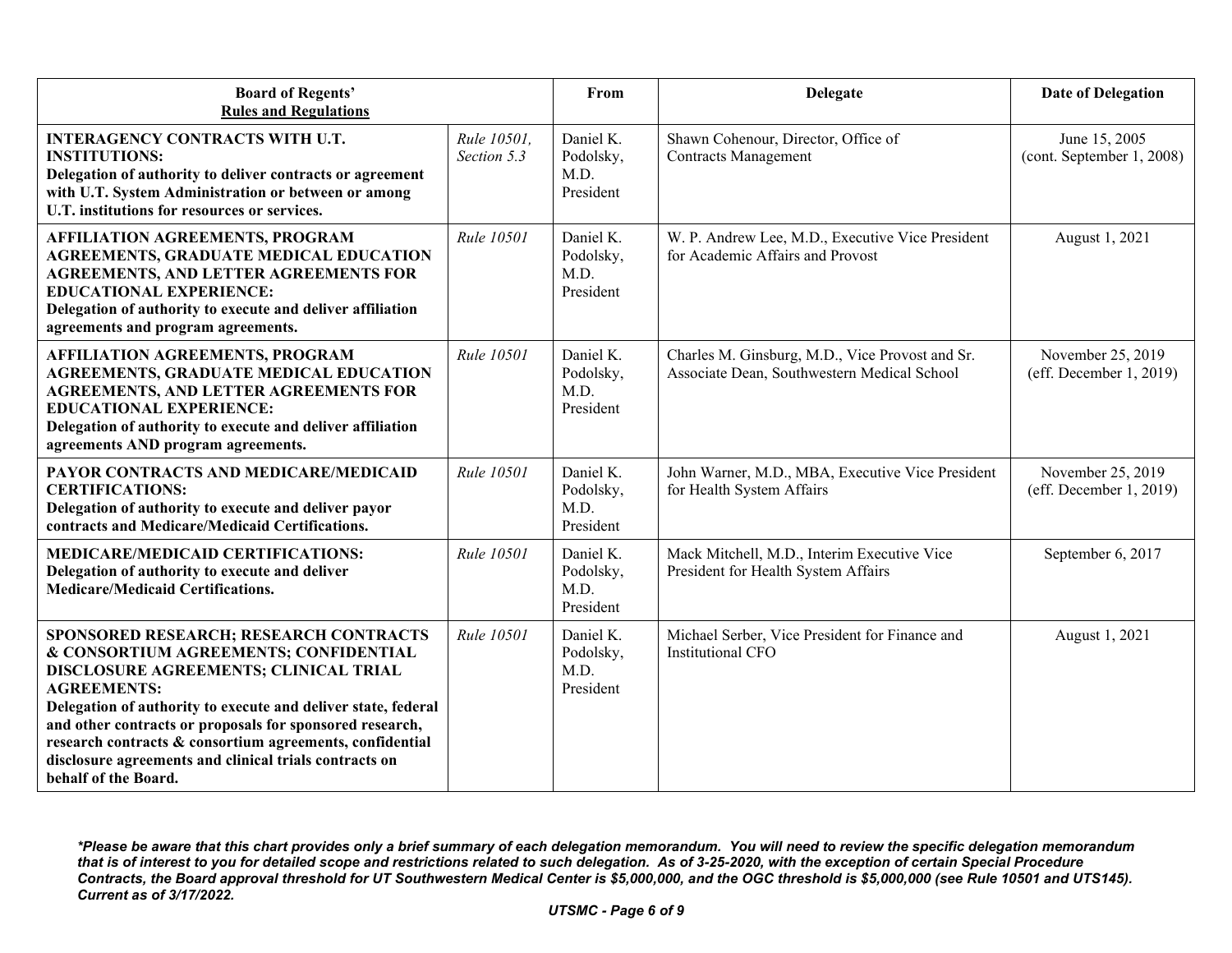| <b>Board of Regents'</b><br><b>Rules and Regulations</b>                                                                                                                                                                                                                                                                                                                     |                           | From                                        | <b>Delegate</b>                                                                                                                   | <b>Date of Delegation</b>                    |
|------------------------------------------------------------------------------------------------------------------------------------------------------------------------------------------------------------------------------------------------------------------------------------------------------------------------------------------------------------------------------|---------------------------|---------------------------------------------|-----------------------------------------------------------------------------------------------------------------------------------|----------------------------------------------|
| <b>SPONSORED RESEARCH:</b><br>Delegation of authority to execute and deliver state, federal<br>and other contracts or proposals for sponsored research.                                                                                                                                                                                                                      | Rule 10501                | Daniel K.<br>Podolsky,<br>M.D.<br>President | Cheryl Anderson, Director, Pre/Post Award<br>Administration                                                                       | April 18, 2016                               |
| <b>SPONSORED RESEARCH:</b><br>Delegation of authority to execute and deliver state, federal<br>and other proposals for sponsored research (with no limit<br>on value) and state, federal and other contracts for<br>sponsored research not to exceed \$500,000.                                                                                                              | Rule 10501                | Daniel K.<br>Podolsky,<br>M.D.<br>President | Proposals – No Limit on Value Contracts – Up to<br>\$500,000<br>Director/Assistant Director, Sponsored Programs<br>Administration | November 25, 2019<br>(eff. December 1, 2019) |
| <b>INTELLECTUAL PROPERTY:</b><br>Delegation of authority to execute and deliver agreements<br>granting an interest in intellectual property up to a total<br>value not to exceed \$1 million. Includes typical option and<br>license agreements and research contracts with corporate<br>sponsors, as well as non-disclosure agreements and<br>material transfer agreements. | Rule 10501;<br>Rule 90101 | Daniel K.<br>Podolsky,<br>M.D.<br>President | Total Value Not to Exceed \$1,000,000<br>Denise Canales, Assistant VP for Technology<br>Commercialization                         | November 1, 2020                             |
| <b>INTELLECTUAL PROPERTY:</b><br>Delegation of authority to execute and deliver agreements<br>granting an interest in intellectual property. Includes<br>typical option and license agreements and research<br>contracts with corporate sponsors, as well as non-<br>disclosure agreements and material transfer agreements.                                                 | Rule 10501:<br>Rule 90101 | Daniel K.<br>Podolsky,<br>M.D.<br>President | Dr. Marc Nivet, Executive Vice President for<br><b>Institutional Advancement</b>                                                  | May 7, 2019                                  |
| <b>CONTINUING EDUCATION LETTER AGREEMENTS:</b><br>Delegation of authority to execute and deliver Continuing<br><b>Education Related Letter Agreements.</b>                                                                                                                                                                                                                   | Rule 10501                | Daniel K.<br>Podolsky,<br>M.D.<br>President | W. P. Andrew Lee, M.D., Executive Vice President<br>for Academic Affairs and Provost                                              | August 1, 2021                               |
| HR EMPLOYEE AGREEMENTS AND FORMS:<br>Delegation of authority to execute and deliver HR<br><b>Employee Agreements and Forms.</b>                                                                                                                                                                                                                                              | Rule 10501                | Daniel K.<br>Podolsky,<br>M.D.<br>President | Janelle Browne, VP and Chief Human Resources<br>Officer                                                                           | November 25, 2019<br>(eff. December 1, 2019) |
| <b>IMMIGRATION DOCUMENTS:</b><br>Delegation of authority to execute and deliver immigration<br>documents.                                                                                                                                                                                                                                                                    | Rule 10501                | Daniel K.<br>Podolsky,<br>M.D.<br>President | Mario Sanchez, Director, Office of International<br>Affairs                                                                       | November 25, 2019<br>(eff. December 1, 2019) |
|                                                                                                                                                                                                                                                                                                                                                                              |                           |                                             |                                                                                                                                   |                                              |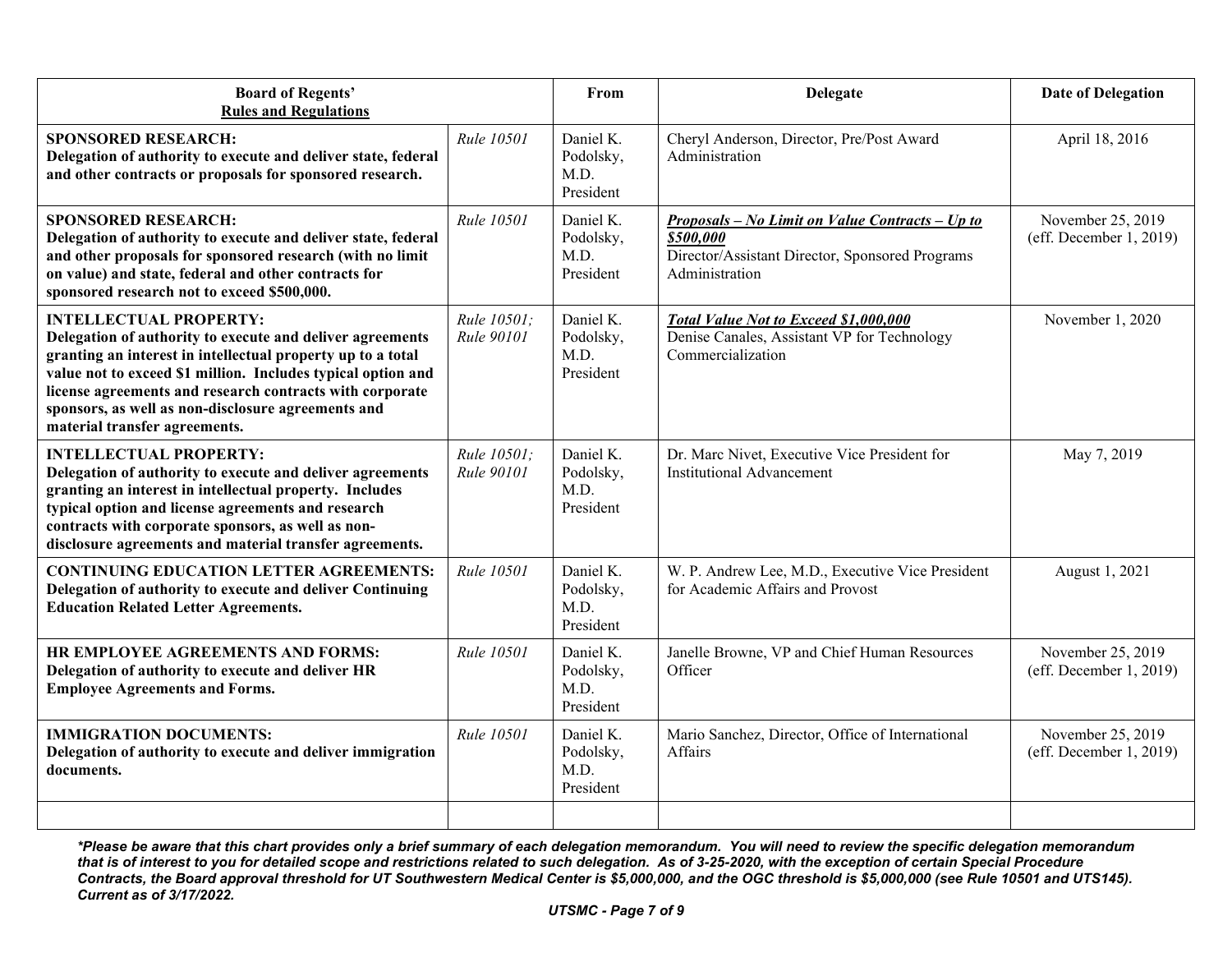| <b>Board of Regents'</b><br><b>Rules and Regulations</b>                                                                                                                                                                                                                                                                                                                                                                                                                                                                                                                                                                                                                                                                                                                                   |                                                                                                                      | From                                                                              | <b>Delegate</b>                                              | <b>Date of Delegation</b>                   |  |
|--------------------------------------------------------------------------------------------------------------------------------------------------------------------------------------------------------------------------------------------------------------------------------------------------------------------------------------------------------------------------------------------------------------------------------------------------------------------------------------------------------------------------------------------------------------------------------------------------------------------------------------------------------------------------------------------------------------------------------------------------------------------------------------------|----------------------------------------------------------------------------------------------------------------------|-----------------------------------------------------------------------------------|--------------------------------------------------------------|---------------------------------------------|--|
|                                                                                                                                                                                                                                                                                                                                                                                                                                                                                                                                                                                                                                                                                                                                                                                            |                                                                                                                      |                                                                                   |                                                              |                                             |  |
| DELEGATIONS OF AUTHORITY FROM THE UNIVERSITY OF TEXAS SYSTEM ADMINISTRATION<br>TO THE UNIVERSITY OF TEXAS SOUTHWESTERN MEDICAL CENTER                                                                                                                                                                                                                                                                                                                                                                                                                                                                                                                                                                                                                                                      |                                                                                                                      |                                                                                   |                                                              |                                             |  |
| <b>HOLIDAY SCHEDULE:</b><br>Delegation of authority to approve annually the holiday<br>schedule for the respective institutions.                                                                                                                                                                                                                                                                                                                                                                                                                                                                                                                                                                                                                                                           | Rule 30201,<br>Section 1                                                                                             | Jonathan<br>Pruitt,<br>Executive<br>Vice<br>Chancellor<br>for Business<br>Affairs | Presidents, The University of Texas                          | September 1, 2010<br>(cont. March 1, 2022)  |  |
| <b>LANDLORD'S OR LICENSOR'S CONSENT TO</b><br><b>MODIFICATION OF EXISTING</b><br><b>TELECOMMUNICATIONS EQUIPMENT NOT</b><br><b>INVOLVING THE ADDITION OF EQUIPMENT:</b><br>Delegation of authority to execute and deliver Landlord's<br>or Licensor's Consent to Modification of Existing<br>Telecommunications Equipment. Delegate shall use<br>without material change the template letter, in conformity<br>with the instructions attached thereto, currently approved<br>by the U.T. System Office of General Counsel (OGC), or<br>such subsequent template letter and accompanying<br>instructions that may be approved by OGC.<br>This delegation is expressly limited to the consent to<br>modify existing telecommunications equipment not<br>involving the addition of equipment. | Rule 70301.<br>Section 4.3:<br><i>Rule 10501:</i><br>UTS 126;<br>Article III.<br>Section 51<br>Texas<br>Constitution | Jonathan<br>Pruitt,<br>Executive<br>Vice<br>Chancellor<br>for Business<br>Affairs | Chief Business Officer, U. T. Southwestern Medical<br>Center | September 15, 2020<br>(cont. March 1, 2022) |  |
| <b>CAMPUS LEASES - UT SOUTHWESTERN MEDICAL</b><br><b>CENTER:</b><br>Delegation of authority to execute and deliver campus<br>office leases. (See delegation memo for defined terms,<br>conditions and limitations.)                                                                                                                                                                                                                                                                                                                                                                                                                                                                                                                                                                        | Rule 70301;<br>Rule 10501;<br>UTS 126;<br>Article III,<br>Section 51<br>Texas<br>Constitution                        | Jonathan<br>Pruitt,<br>Executive<br>Vice<br>Chancellor<br>for Business<br>Affairs | Chief Business Officer, U. T. Southwestern Medical<br>Center | September 15, 2020<br>(cont. March 1, 2022) |  |